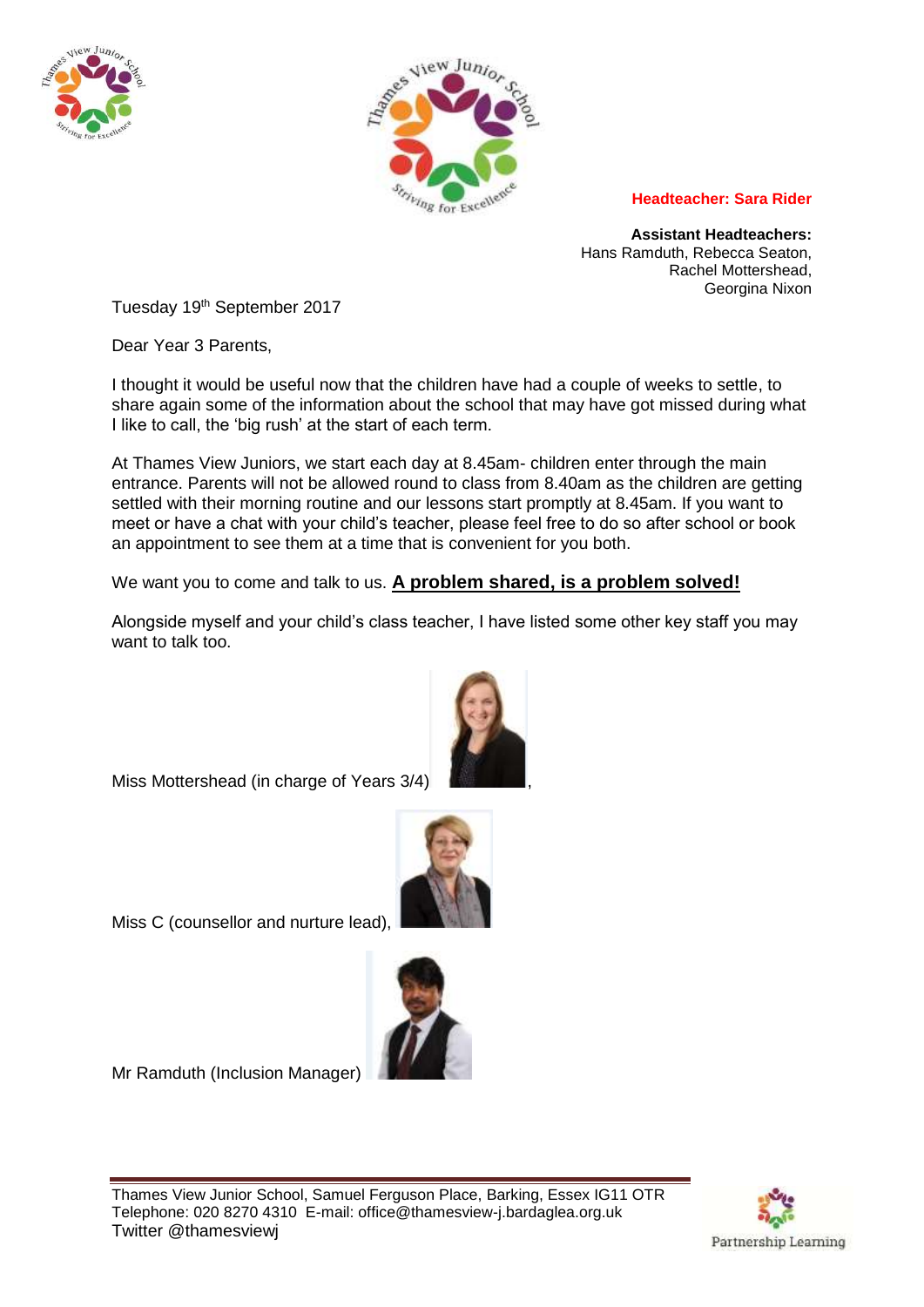



Miss Draycott (SENCO)



Miss Johnson (Parent Support Advisor).

We welcome volunteers. Many of you have already enquired about volunteering and my answer is always, YES! If you would like to offer some of your time, please make an appointment to see Louise Geach, our Office Manager who will be able to help you get the process started.

At the moment we use ParentPay as our money system to pay for school trips and school dinners. If you have lost your Parent Pay letter we are able to print you another at the Office. Please just ask Miss Hales at reception. You may pay for trips and dinner at any shop with Pay Point or by accessing the website. www.parentpay.com. We are hoping to move to ParentMail by half term, which will make accessing the payment system much easier.



Login

| <b>Email/Username</b>    |             |
|--------------------------|-------------|
| name@emailprovider.co.uk |             |
| <b>Password</b>          |             |
|                          |             |
| Forgotten your password? |             |
| Login                    | <b>Back</b> |

The behaviour system we operate in school is very simple. The children all start the week on 'Green' and are then encouraged to 'STAY ON GREEN.' For demonstrating our school rules or values or going above and beyond, children are rewarded with moving to Gold or Silver. These children receive a certificate at the end of the week in our reward assemblies.

Children who move to orange or red for poor behaviour will miss part of their lunchtime or playtime as a consequence. We firmly believe in children taking ownership for their actions and understanding consequences so that we can make positive changes. If your child has missed part of their lunchtime you will receive a slip to let you know. All you need to do is sign it and return it. In the unlikely event that your child receives 3 slips, you will be invited in

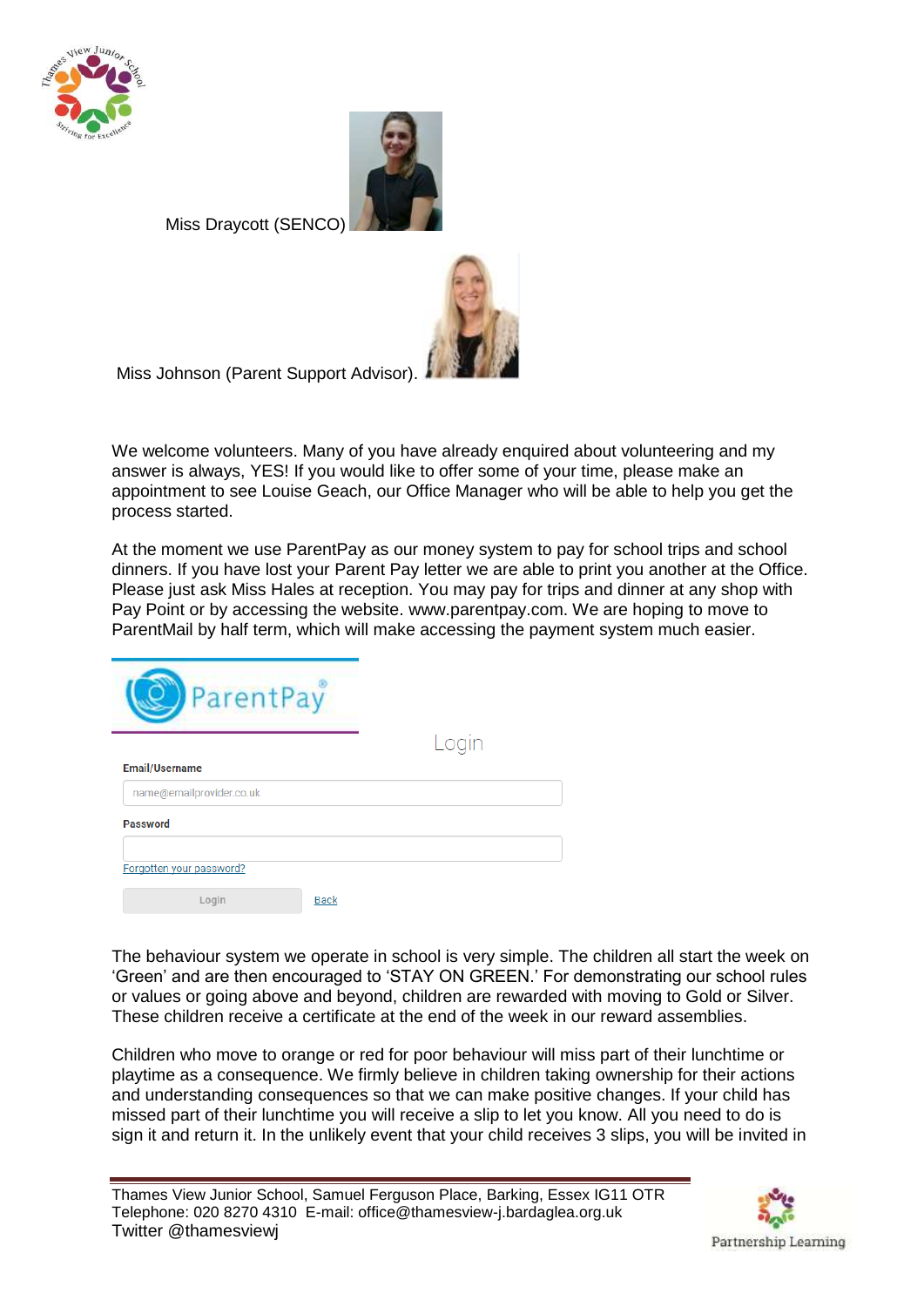

to meet with the Class Teacher and Miss Mottershead so that we can work together to make a positive change to the behaviour.

Children can also be rewarded for demonstrating our school values, they become our values ambassadors and receive a certificate. Below, you will find our rules and our values so that you can see what we expect from the children every day. It would be great if you could discuss these values with the children at home to reinforce what we teach them in school.



## **SCHOOL RULES:**



- 1. We come to school every day in full uniform and
- ready to learn.
- 2. We are kind to everyone.
- 3. We listen.
- 4. We keep calm even when things are hard.
- 5. We talk through our problems.
- 6. We keep our hands and feet to ourselves.
- 7. We take pride in our school.
- 8. We show respect to all.
- 9. We always take part and try our best.
- We strive to be excellent in all we do.  $10<sub>1</sub>$

Children change their reading books weekly and only if they need too. Many of the children are already competent and able readers, which is fabulous. We encourage the children to read longer and more complex texts which do not need changing as regularly. We also encourage the children to read outside their school book. If you have a book at home that you are reading, you can sign it in their school reading log. All reading counts!

 Homework will be given out at the end of the week inside their homework books. Each half term, the children are able to complete projects with you at home, which they can then bring into school. We like to display these projects to show off the children's creative abilities.